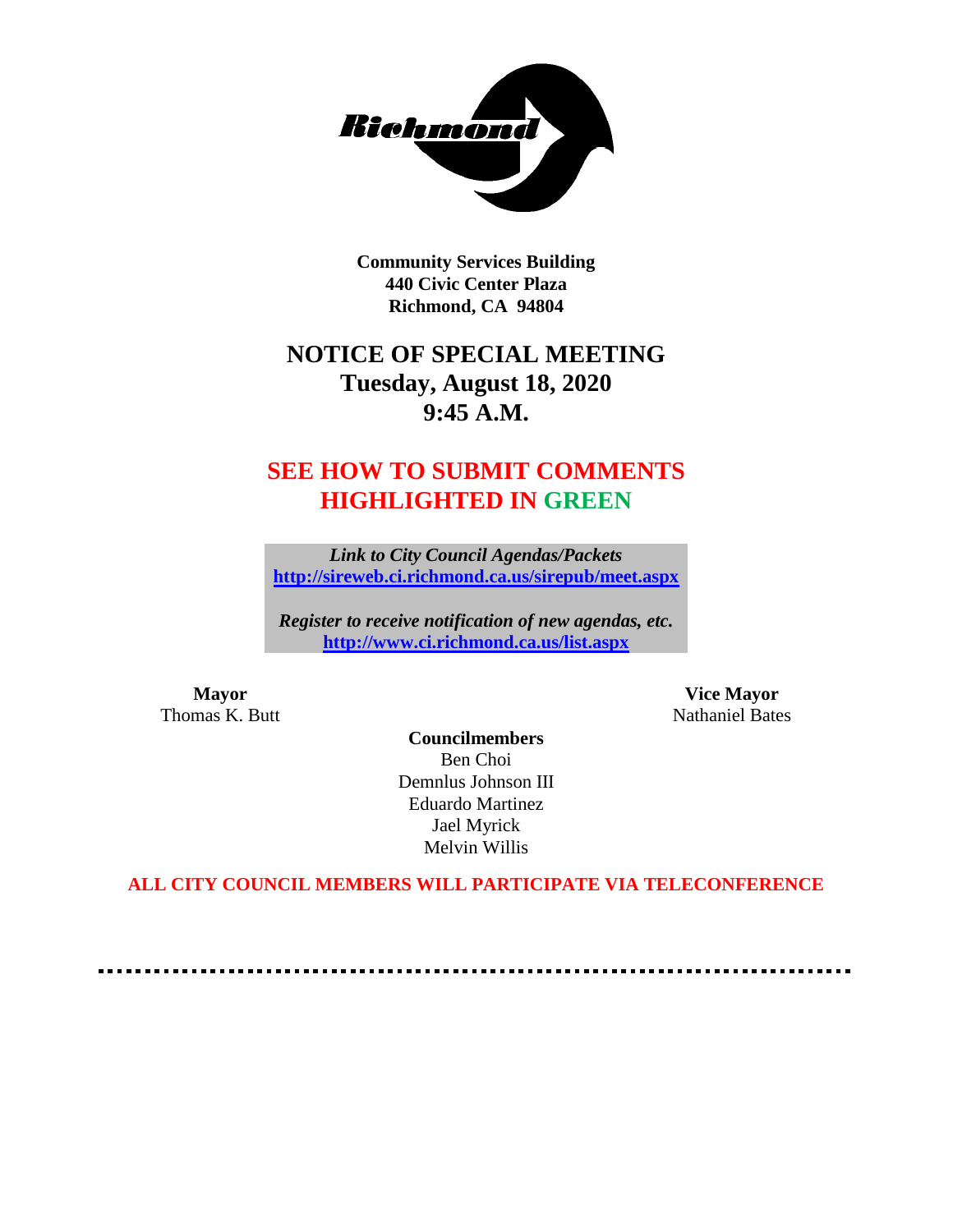DUE TO THE SHELTER IN PLACE ORDERS, attendance at the City of Richmond City Council meeting will be limited to Council members, essential City of Richmond staff, and members of the news media. Public comment will be confined to items appearing on the agenda and will be limited to the methods provided below. Consistent with Executive Order N-29-20, this meeting will utilize teleconferencing only. The following provides information on how the public can participate in this meeting.

#### **How to watch the meeting from home:**

- 1. KCRT Comcast Channel 28 or AT&T Uverse Channel 99
- 2. Livestream online at<http://www.ci.richmond.ca.us/3178/KCRT-Live>

#### **Public comments may be submitted only in the following way:**

**1.** Via email to [cityclerkdept@ci.richmond.ca.us](mailto:cityclerkdept@ci.richmond.ca.us) after 9:40 a.m. the day of the meeting and before the item is read.

Emails *MUST* **contain in the subject line 1) public comment - Closed Session. All such email will be read into the record and posted on-line. Due to the high volume of emails received, emails that do not contain the correct identifying information in the subject line may be overlooked and may not become part of the record.**

#### *The City cannot guarantee that its network and/or the site will be uninterrupted. To ensure that the City Council receives your comments, you are strongly encouraged to submit your comments in writing in advance of the meeting.*

## **Record of all public comments:**

All public comments will be considered a public record, put into the official meeting record. All public comments will be available after the meeting as supplemental materials and will be posted as an attachment to the meeting minutes when the minutes are posted: [http://www.ci.richmond.ca.us/Archive.aspx?AMID=31.](http://www.ci.richmond.ca.us/Archive.aspx?AMID=31)

## **Accessibility for Individuals with Disabilities**

Upon request, the City will provide for written agenda materials in appropriate alternative formats, or disability-related modification or accommodation, including auxiliary aids or services and sign language interpreters, to enable individuals with disabilities to participate in and provide comments at/related to public meetings. Please submit a request, including your name, phone number and/or email address, and a description of the modification, accommodation, auxiliary aid, service or alternative format requested at least two days before the meeting. Requests should be emailed to [cityclerkdept@ci.richmond.ca.us](mailto:cityclerkdept@ci.richmond.ca.us) or submitted by phone at 510-620-6513, ext. 9, or 510-620-6509. Requests made by mail to City Clerk's Office, City Council meeting, 450 Civic Center Plaza, Richmond, CA 94804 must be received at least two days before the meeting. Requests will be granted whenever possible and resolved in favor of accessibility.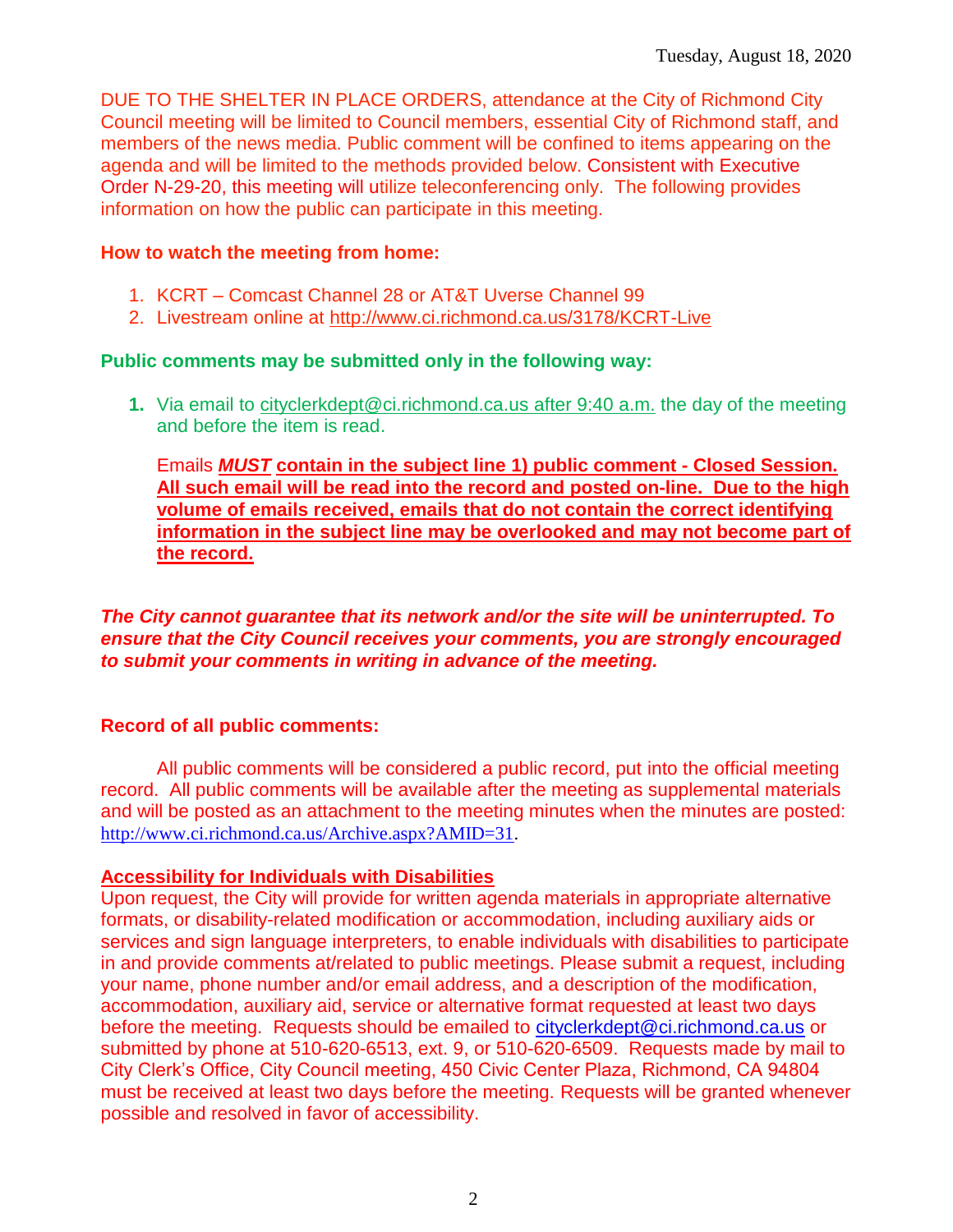**CITY HARASSMENT POLICY:** The City invites public comment and critique about its operations, including comment about the performance of its public officials and employees, at the public meetings of the City Council and boards and commissions. However, discriminatory or harassing comments about or in the presence of City employees, even comments by third parties, may create a hostile work environment, if severe or pervasive. The City prohibits harassment against an applicant, employee, or contractor on the basis of race, religious creed, color, national origin, ancestry, physical disability, medical condition, mental disability, marital status, sex (including pregnancy, childbirth, and related medical conditions), sexual orientation, gender identity, age or veteran status, or any other characteristic protected by federal, state or local law. In order to acknowledge the public's right to comment on City operations at public meetings, which could include comments that violate the City's harassment policy if such comments do not cause an actual disruption under the Council Rules and Procedures, while taking reasonable steps to protect City employees from discrimination and harassment, City Boards and Commissions shall adhere to the following procedures. If any person makes a harassing remark at a public meeting that violates the above City policy prohibiting harassment, the presiding officer of the meeting may, at the conclusion of the speaker's remarks and allotted time: (a) remind the public that the City's Policy Regarding Harassment of its Employees is contained in the written posted agenda; and (b) state that comments in violation of City policy are not condoned by the City and will play no role in City decisions. If any person makes a harassing remark at a public meeting that violates the above City policy, any City employee in the room who is offended by remarks violating the City's policy is excused from attendance at the meeting. No City employee is compelled to remain in attendance where it appears likely that speakers will make further harassing comments. If an employee leaves a City meeting for this reason, the presiding officer may send a designee to notify any offended employee who has left the meeting when those comments are likely concluded so that the employee may return to the meeting. The presiding officer may remind an employee or any council or board or commission member that he or she may leave the meeting if a remark violating the City's harassment policy is made. These procedures supplement the Council Rules and Procedures relating to disruption of orderly conduct at Council meetings.

Any law enforcement officer on duty or whose service is commanded by the presiding officer shall be Sergeant-at-Arms of the Council meetings. He/she, or they, shall carry out all orders and instructions given by the presiding officer for the purpose of maintaining order and decorum at the Council meetings (City Council Rules of Procedure and Order Section III F, RMC Section 2.12.030).

**\*\*\*\*\*\*\*\*\*\*\*\*\*\*\*\*\*\*\*\*\*\*\*\*\*\*\*\*\*\*\*\*\*\*\*\*\*\*\*\*\*\*\*\*\*\*\*\*\*\*\*\*\*\*\*\*\*\***